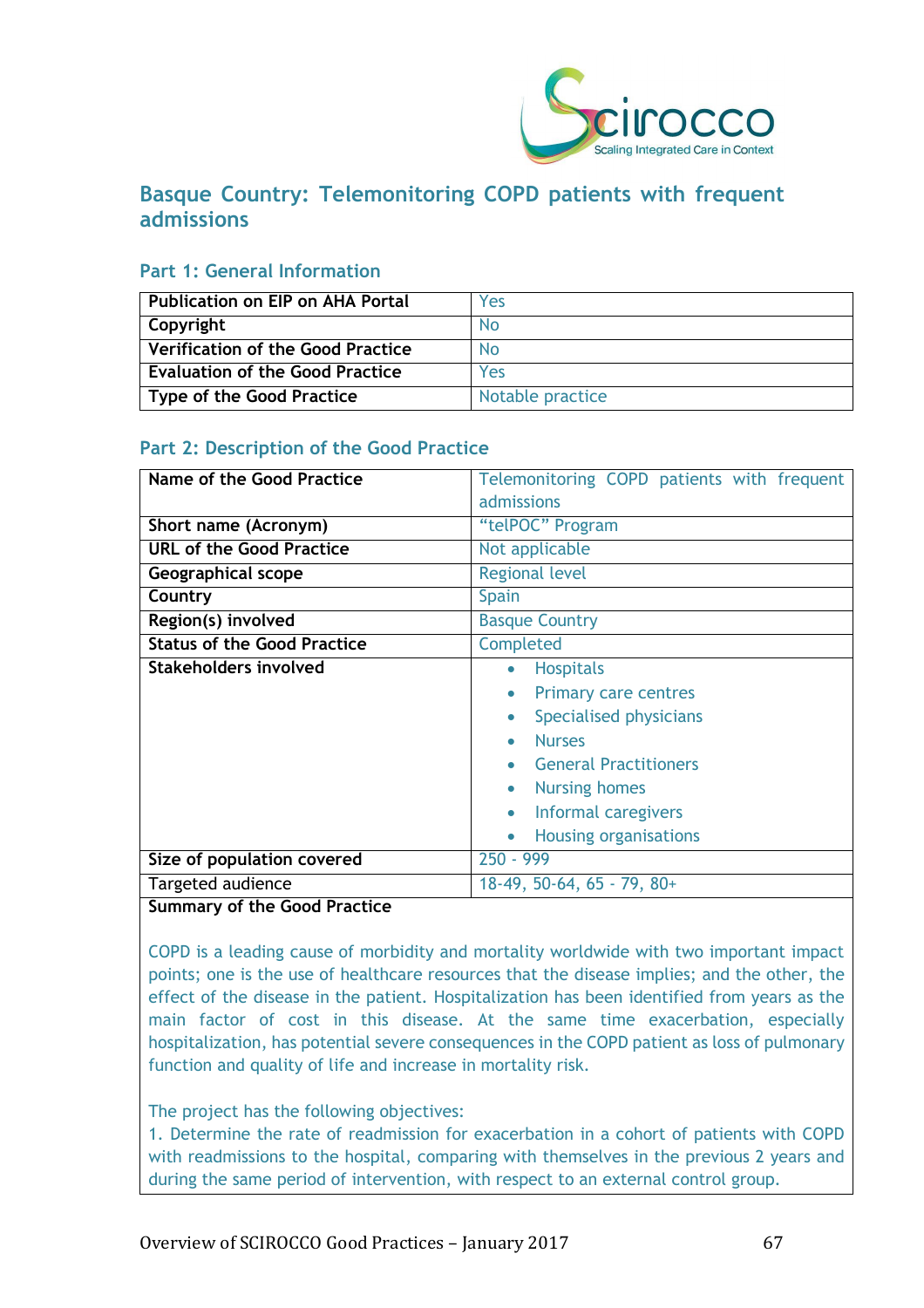

2. Determine the frequency of this cohort of patients with COPD who are readmitted to hospital emergency departments compared to a control group.

3. Evaluate the quality of life related to health during follow-up period compared to a control group.

4. Evaluate the degree of satisfaction of patients in both cohorts.

5. Establish medical costs arising from the implementation of this program about a group treated by conventional care and respect to the costs prior to the inclusion of this program.

The inclusion criteria were being hospital admitted at least twice in the previous year or at least three times in the 2 previous years. The cohorts were follow-up for 2 years. Several clinical measurements like pulmonary function, exercise capacity, health related quality of life, limitation in daily life activities and anxiety and depression were recorded in both cohorts. Telemonitoring and an organized education program were only and applied in the intervention cohort.

Finally, the key aspects that can be transferable are the education programme and the programme of telemonitoring and control of the patients. **Key words:** COPD, telemonitoring, several exacerbations

**Good practice being part of the larger programme**

No.

# **Challenges / problems addressed by the good practice**

- Economic problems. We had to stop including some patients to the program due to budgetary problems. Currently, this problem does not exist.
- Coordination problems. Not all actors understood the program (some doctors of primary care and the eHealth centre among others).
- Problems with adapting the software tool. The care team (nurses and doctors) had to work with the computer technicians to obtain a suitable tool.
- Problems in the development of the program. The program has to evolve and this requires resources.

### **Importance of the challenges / problems before starting to implement good practice**

COPD is a leading cause of morbidity and mortality worldwide with two important impact points; one is the use of healthcare resources that the disease implies; and the other, the effect of the disease in the patient. Hospitalization has been identified from years as the main factor of cost in this disease. At the same time exacerbation, especially hospitalization, has potential severe consequences in the COPD patient as loss of pulmonary function and quality of life and increase in mortality risk.

**Environment before the good practice was implemented** 

COPD patients with this profile, often hospitalized, were attended "on demand" based on the criterion of the patient, which caused delays in care and caused new hospitalizations.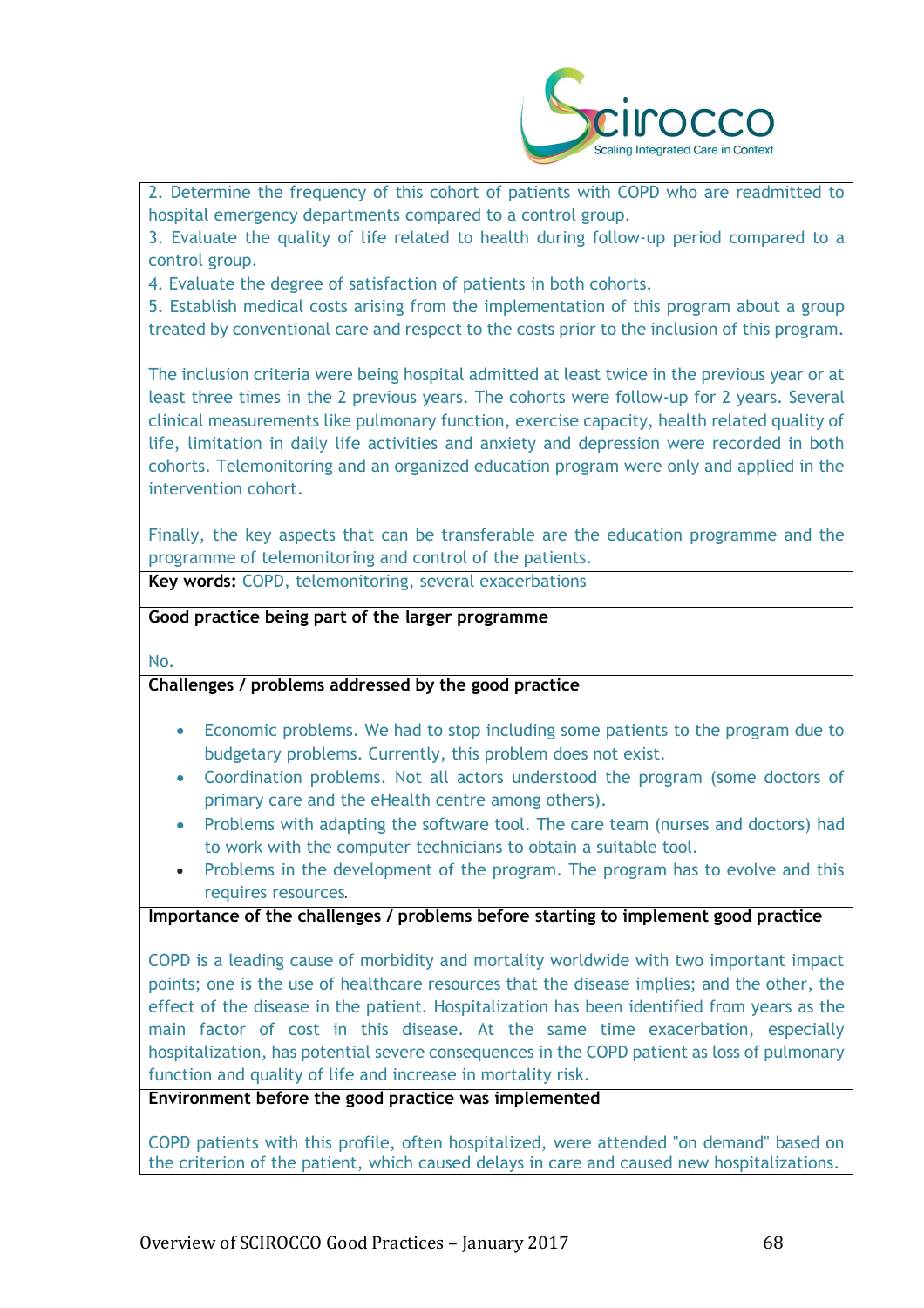

# **Key innovative elements of the good practice and how the good practice improved situation compared to previous practice**

- 1. Reduction in the rate of hospitalizations.
- 2. Decreased rate of readmissions.
- 3. Reduction in the rate of visits to the emergency department.
- 4. Reduction of hospital stays.
- 5. Improvement in clinical parameters (quality of life, exercise capacity)

### **Part 3: Transferability of the Good Practice**

| Cost-effectiveness of the good<br>practice (including all kind of costs<br>and outcomes such as better health,                     | Lower costs, improved outcomes |  |
|------------------------------------------------------------------------------------------------------------------------------------|--------------------------------|--|
| quality of life or other resources)                                                                                                |                                |  |
| Resources required for the deployment of the good practice (personnel, equipment,<br>facilities, ICT and other resources required) |                                |  |
|                                                                                                                                    |                                |  |
| 1. - A motivated team                                                                                                              |                                |  |
| 2. - A full-time nurse                                                                                                             |                                |  |
| 3. - A neurologist at part-time                                                                                                    |                                |  |
| 4. - Smartphones                                                                                                                   |                                |  |
| 5 - Support to the management team (health department, hospital management, etc.)                                                  |                                |  |
| <b>Total budget of the Good Practice</b>                                                                                           | €100.00 - €499,999             |  |
| Source of funding                                                                                                                  | Regional funding               |  |
| The main actions that have to be done to deploy the Good Practice                                                                  |                                |  |

It is necessary to have an expert nurse in respiratory patients (COPD) and a pulmonologist at the hospital, coordinated with the primary care team and the call- centre. To achieve such coordination and enable communication between different actors is necessary to develop a computer application and provide smartphones to the team. It is therefore necessary to coordinate with the software and technology resources provider. With respect to the patient, it is necessary a training to make him/her able to understand their disease even better, to distinguish the symptoms of an exacerbation and to act according to the program guidelines. Finally, it is reasonable the necessity to be in constant communication with the health managers (health administration and hospital) to maintain and develop the program.

**Issues during the implementation of the Good Practice**

It has been very difficult to get economic resources to maintain the program. **Additional resources required to scale up Good Practice**

No.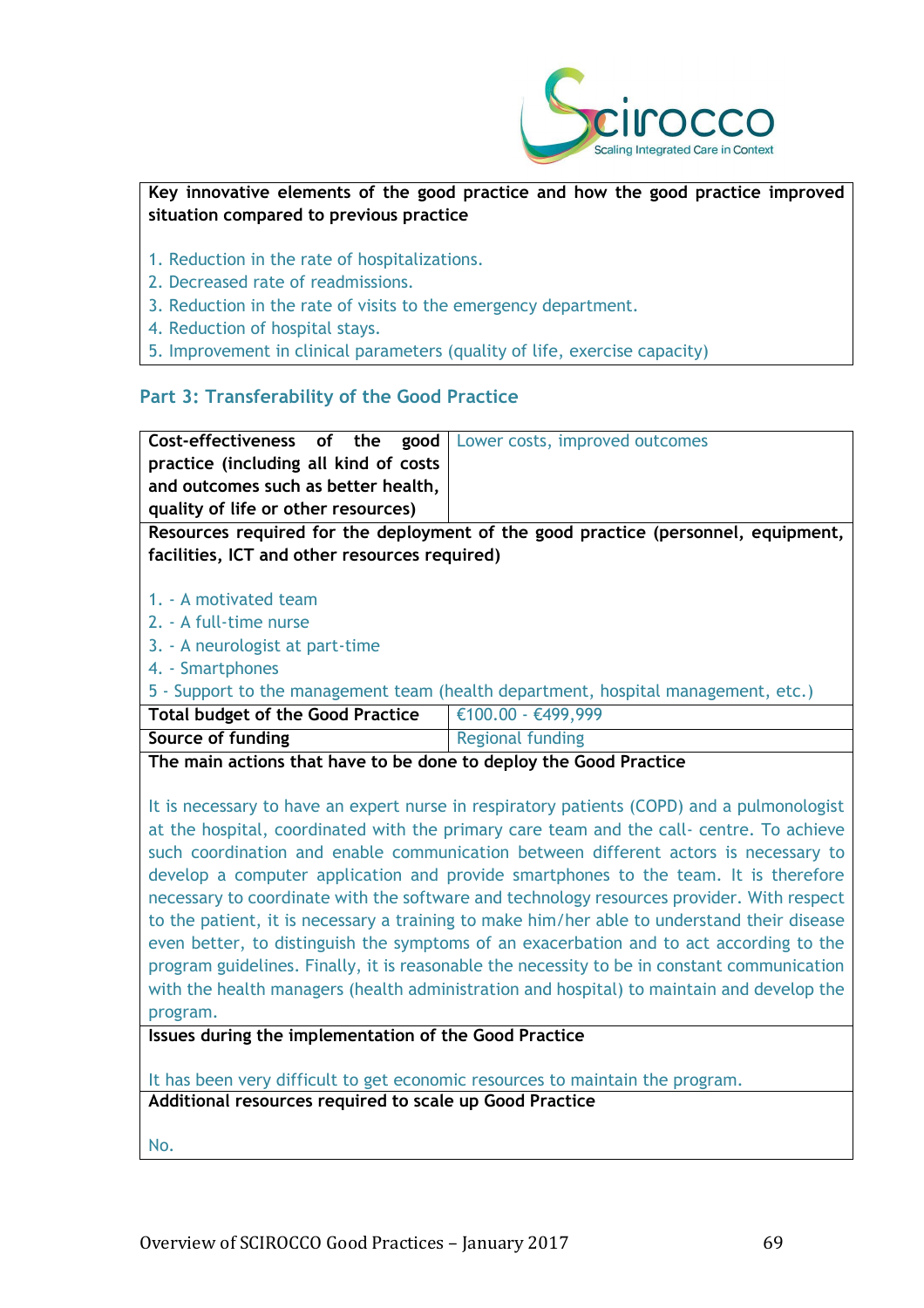

### **Basis to support sustainability of the Good Practice**

- Maintain constant contact with the health administration on the status of the program. If possible, include health administration as members of the program steering committee.
- Integrate the program aimed at the more fragile COPD group, in a global practice to control the disease (COPD). - Insist on coordination tasks (primary care, callcentres).
- Develop steadily the program (continuous improvement program).
- Maintain motivation in the team.

# **Evidence to observe the Good Practice**

A visit to implementation site.

# **Part 4: Viability assessment of the Good Practice**

### **Time needed to deploy the Good Practice**

Less than a year.

Using our inclusion criteria, the steps are:

- Select potential patients from the hospital database.
- Select an experienced nurse or respiratory disease COPD should be involved from the beginning of the project.
- Workstation (computer) nurse.
- Develop and adapt the software application according to the area where it will be used.

• Information about the software operation to doctors and nurses in primary care.

**Investment per citizens / patient / client in terms of financial resources**

No available calculation.

### **Evidence behind the Good Practice**

Documented evidence. Evidence is based on systematic qualitative and quantitative studies.

The evidence regarding the effectiveness of telemedicine in COPD is controversial. The main reason is that in general, telemedicine is included in a package that includes other interventions besides telemonitoring. Therefore, establishing which is the intervention that matters is complicated. There are jobs in the literature for and against. Make meta- analysis is complicated because jobs are very heterogeneous (inclusion criteria, study population, intervention, monitoring). Our intervention is different since it does not focus on COPD in general but in a subgroup of patients with COPD, with continuous readmissions.